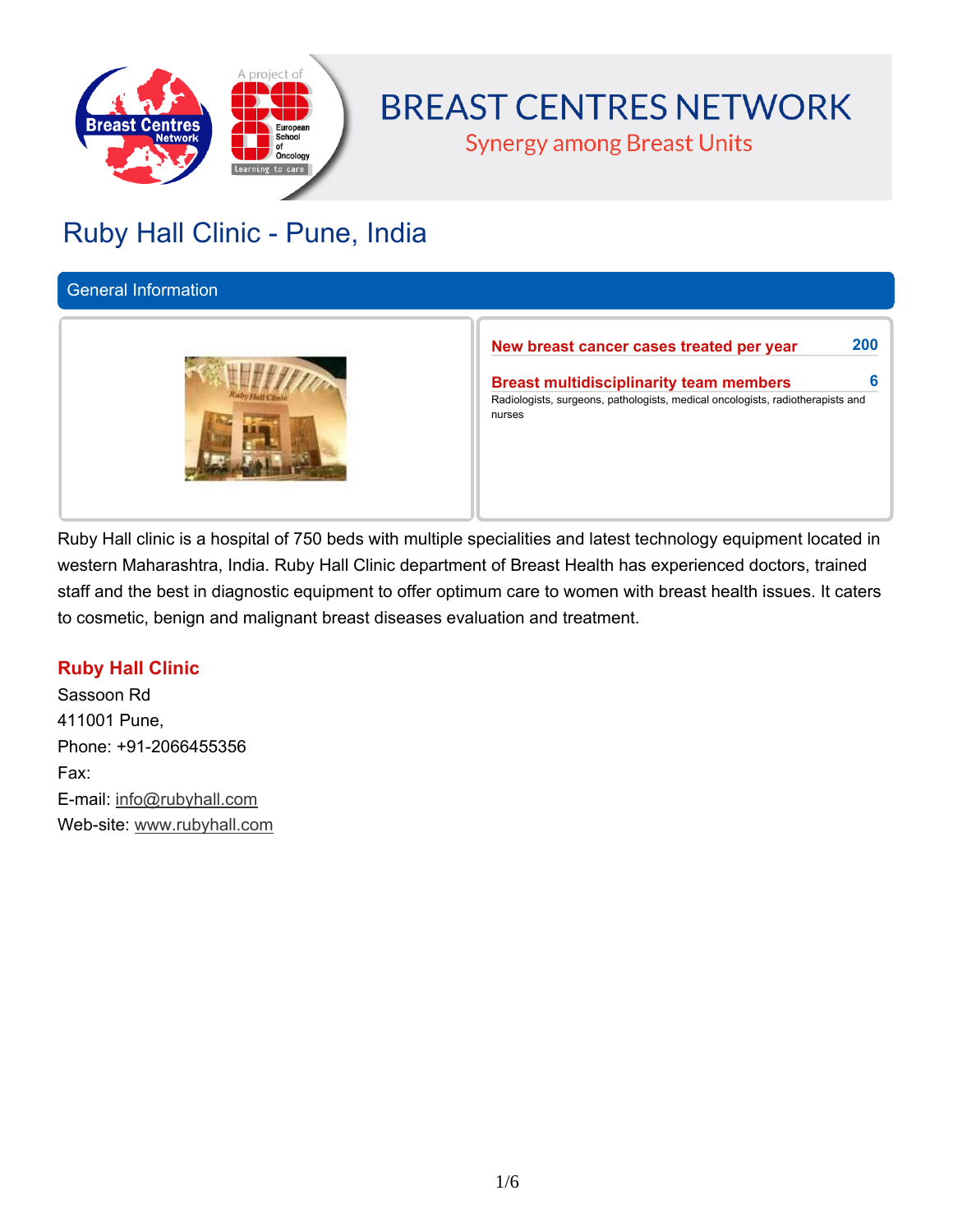#### Ruby Hall Clinic

## **Available services**

| Radiology<br>Breast Surgery<br>Reconstructive/Plastic Surgery<br>Pathology<br>Medical Oncology<br>Radiotherapy                                                                                                                                       | Nuclear Medicine<br>Rehabilitation<br>Genetic Counselling<br>Data Management<br>Psycho-oncology<br>Rreast Nurses                                                                                                                                                                                                                               | Social Workers<br>Nutritional Counselling<br>Survivorship Groups<br>Sexual Health Counselling<br>Supportive and Palliative Care<br>Integrative Medicine                                                                                                                                                                                        |
|------------------------------------------------------------------------------------------------------------------------------------------------------------------------------------------------------------------------------------------------------|------------------------------------------------------------------------------------------------------------------------------------------------------------------------------------------------------------------------------------------------------------------------------------------------------------------------------------------------|------------------------------------------------------------------------------------------------------------------------------------------------------------------------------------------------------------------------------------------------------------------------------------------------------------------------------------------------|
| Radiology                                                                                                                                                                                                                                            |                                                                                                                                                                                                                                                                                                                                                |                                                                                                                                                                                                                                                                                                                                                |
| Dedicated Radiologists<br>1<br>Mammograms per year<br>4000<br>Breast radiographers<br><b>Screening program</b><br>Verification for<br>non-palpable breast lesions<br>on specimen<br>Axillary US/US-guided<br><b>FNAB</b><br><b>Clinical Research</b> | <b>Available imaging equipment</b><br>Mammography<br>Ultrasound<br>Magnetic Resonance Imaging (MRI)<br>Available work-up imaging<br>equipment<br>Computer Tomography<br>Ultrasound<br>Magnetic Resonance Imaging (MRI)<br>PET/CT scan<br><b>Primary technique for localizing</b><br>non-palpable lesions<br>Hook-wire (or needle localization) | Available breast tissue sampling<br>equipment<br>Stereotactic Biopsy (Mammography<br>quided)<br>Core Biopsy (Tru-cut)<br>Vacuum assisted biopsy<br>Ultrasound-guided biopsy<br>Fine-needle aspiration biopsy<br>(FNAB, cytology)<br>Core Biopsy<br>$\Box$ Vacuum assisted biopsy<br>MRI-guided biopsy<br>Core Biopsy<br>Vacuum assisted biopsy |

#### **Breast Surgery**

| New operated cases per year (benign and malignant) | 390           |
|----------------------------------------------------|---------------|
| Dedicated Breast Surgeons                          |               |
| Surgeons with more than 50 surgeries per year      | $\mathcal{P}$ |
| Breast Surgery beds                                | 10            |
| Breast Nurse specialists                           |               |
| Outpatient surgery                                 |               |
| Intra-operative evaluation of sentinel node        |               |
| Reconstruction performed by Breast Surgeons        |               |
| Clinical Research                                  |               |

#### **Primary technique for staging the axilla**

- **Axillary lymph node dissection**
- **Sentinel lymph node biopsy:**
- **Blue dye technique**
- **Radio-tracer technique**
- **Blue dye + Radio-tracer**
- **Axillary sampling**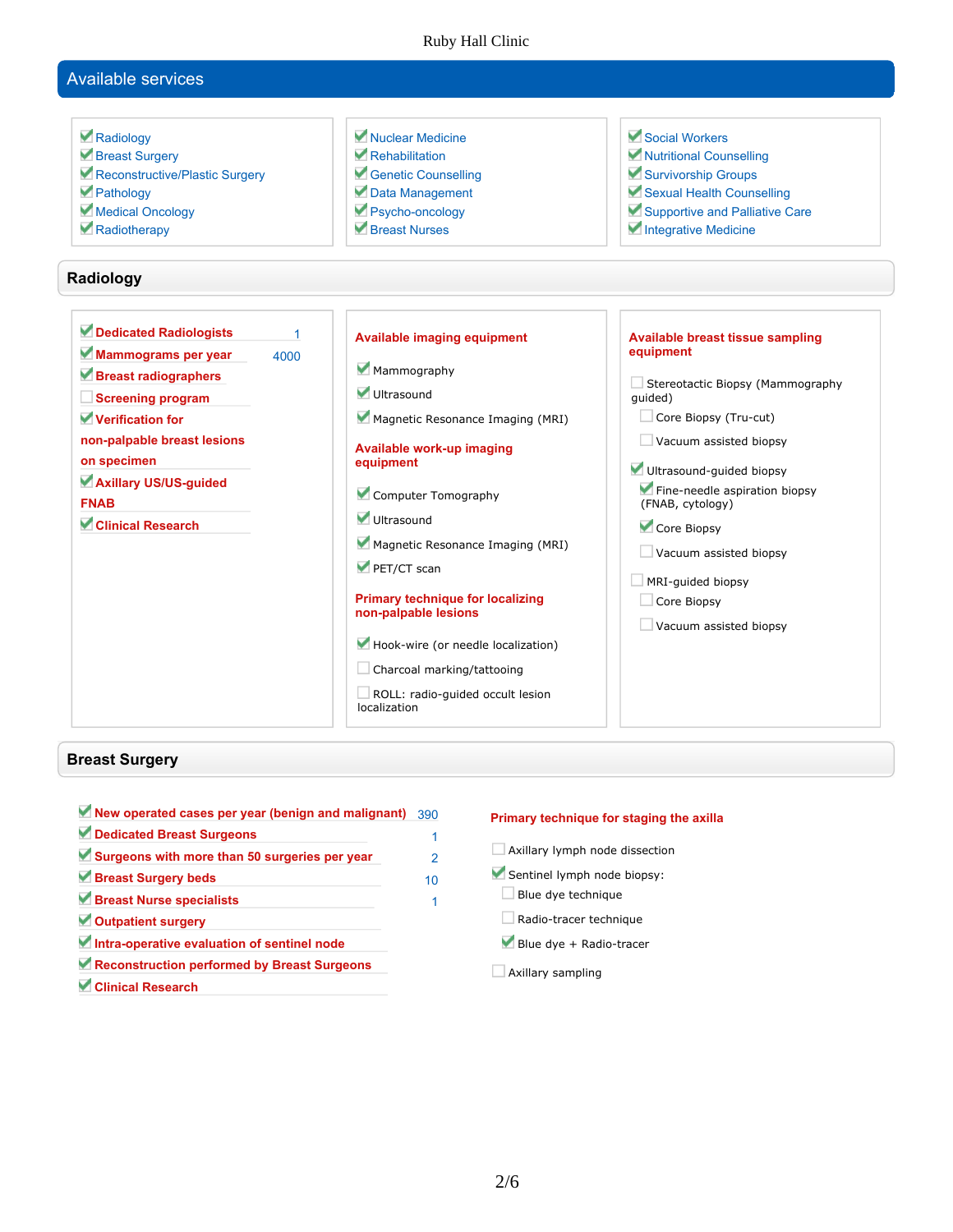| <b>Reconstructive/Plastic Surgery</b>                                 |                                                                                                  |
|-----------------------------------------------------------------------|--------------------------------------------------------------------------------------------------|
| Reconstructive/Plastic surgeons<br>Immediate Reconstruction available | Type of breast reconstructive surgery available<br>Remodelling after breast-conserving surgery   |
|                                                                       | Reconstruction after mastectomy:<br>$\Box$ Two-stage reconstruction (tissue expander followed by |
|                                                                       | implant)<br>One-stage reconstruction                                                             |
|                                                                       | Autogenous tissue flap<br>Latissimus dorsi flap                                                  |
|                                                                       | Transverse rectus abdominis (TRAM)                                                               |
|                                                                       | Free-flaps (free TRAM, DIEP, SIEA, gluteal, etc.)                                                |
|                                                                       | Surgery on the contralateral breast for symmetry                                                 |

## **Pathology**

| Dedicated Breast Pathologists      | Other special studies available                          |
|------------------------------------|----------------------------------------------------------|
| <b>Available studies</b>           | Fluorescence in-situ Hybridization for HER-2 gene (FISH) |
| Cytology                           | Oncotype Dx (21-gene assay)                              |
| Haematoxylin & eosin section (H&E) | MammaPrint (70-gene microarray)                          |
| Surgical specimen                  | Prediction Analysis of Microarray 50-gene set (PAM 50)   |
| Sentinel node<br>Core biopsy       | Parameters included in the final pathology report        |
| Frozen section (FS)                | Pathology stage (pT and pN)                              |
| Surgical specimen                  | Tumour size (invasive component in mm)                   |
| Sentinel node                      | Histologic type                                          |
| Immunohistochemistry stain (IHC)   | Tumor grade                                              |
| Estrogen receptors                 | ER/PR receptor status                                    |
| Progesterone receptors             | HER-2/neu receptor status                                |
| $\blacktriangleright$ HER-2        | Peritumoural/Lymphovascular invasion                     |
| $\blacktriangleright$ Ki-67        | Margin status                                            |

### **Medical Oncology**

| Dedicated Breast Medical Oncologists |  |
|--------------------------------------|--|
| Outpatient systemic therapy          |  |
| <b>Clinical Research</b>             |  |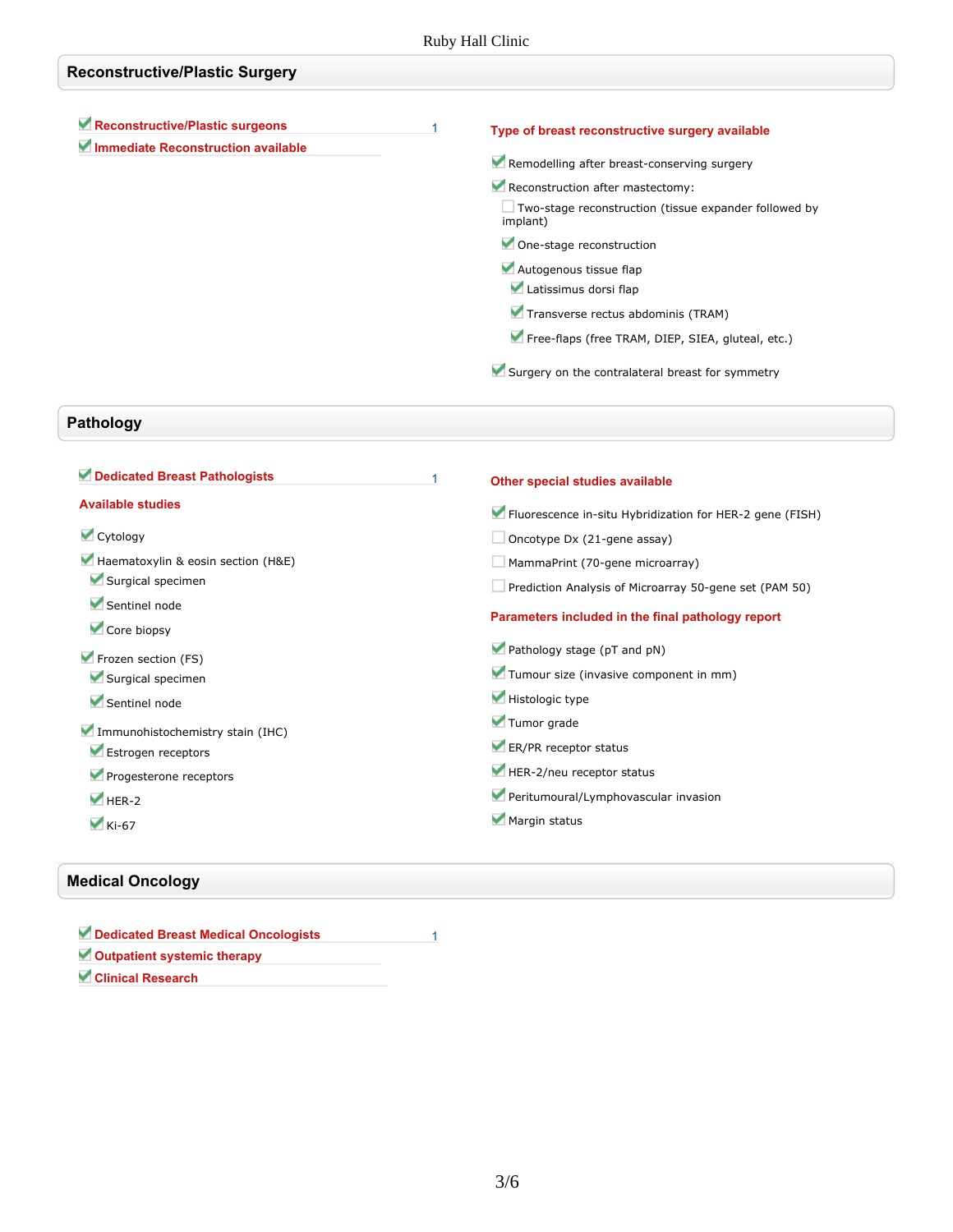#### **Radiotherapy**

**Dedicated Radiation Oncologists**

**Clinical Research**

#### **Available techniques after breast-conserving surgery (including experimental)**

**Whole-Breast RT (WBRT)**

**Partial breast irradiation (PBI): External beam PBI**

**Interstitial brachytherapy**

**Targeted brachytherapy (MammoSite, SAVI applicator, other devices)**

**Intra-operative RT (IORT)**

#### **Multidisciplinary Meeting (MDM) / Tumour Board (TB)**

| <b>Regular MDM/TB for case management discussion</b> | Specialties/services participating in MDM/TB |
|------------------------------------------------------|----------------------------------------------|
| Twice a week                                         | Radiology                                    |
| <b>Weekly</b>                                        | Breast Surgery                               |
| Every two weeks                                      | Reconstructive/Plastic Surgery               |
| Other Schedule                                       | Pathology                                    |
| <b>Cases discussed at MDM/TB</b>                     | Medical Oncology                             |
|                                                      | Radiotherapy                                 |
| Preoperative cases                                   | Genetic Counselling                          |
| Postoperative cases                                  | Breast Nurse Service                         |
|                                                      | Psycho-oncology                              |

#### **Further Services and Facilities**

#### **Nuclear Medicine**

|  | Lymphoscintigraphy |
|--|--------------------|
|--|--------------------|

- **Bone scan**
- **Positron Emission Tomography (PET)**
- **PET/CT scan**

#### **Rehabilitation**

- **Prosthesis service**
- **Physiotherapy**
- **Lymph-oedema treatment**

#### **Genetic Counselling**

| Specialist Providing Genetic Counselling/Risk assessment<br>service: |  |  |
|----------------------------------------------------------------------|--|--|
| Dedicated Clinical Geneticist                                        |  |  |
| <b>Medical Oncologist</b>                                            |  |  |
| <b>Breast Surgeon</b>                                                |  |  |
| General Surgeon                                                      |  |  |
| Gynaecologist                                                        |  |  |
| Radiation Oncologist                                                 |  |  |
| Genetic Testing available                                            |  |  |
| Surveillance program for high-risk women                             |  |  |
| <b>Data Management</b>                                               |  |  |
| Database used for clinical information                               |  |  |
| Data manager available                                               |  |  |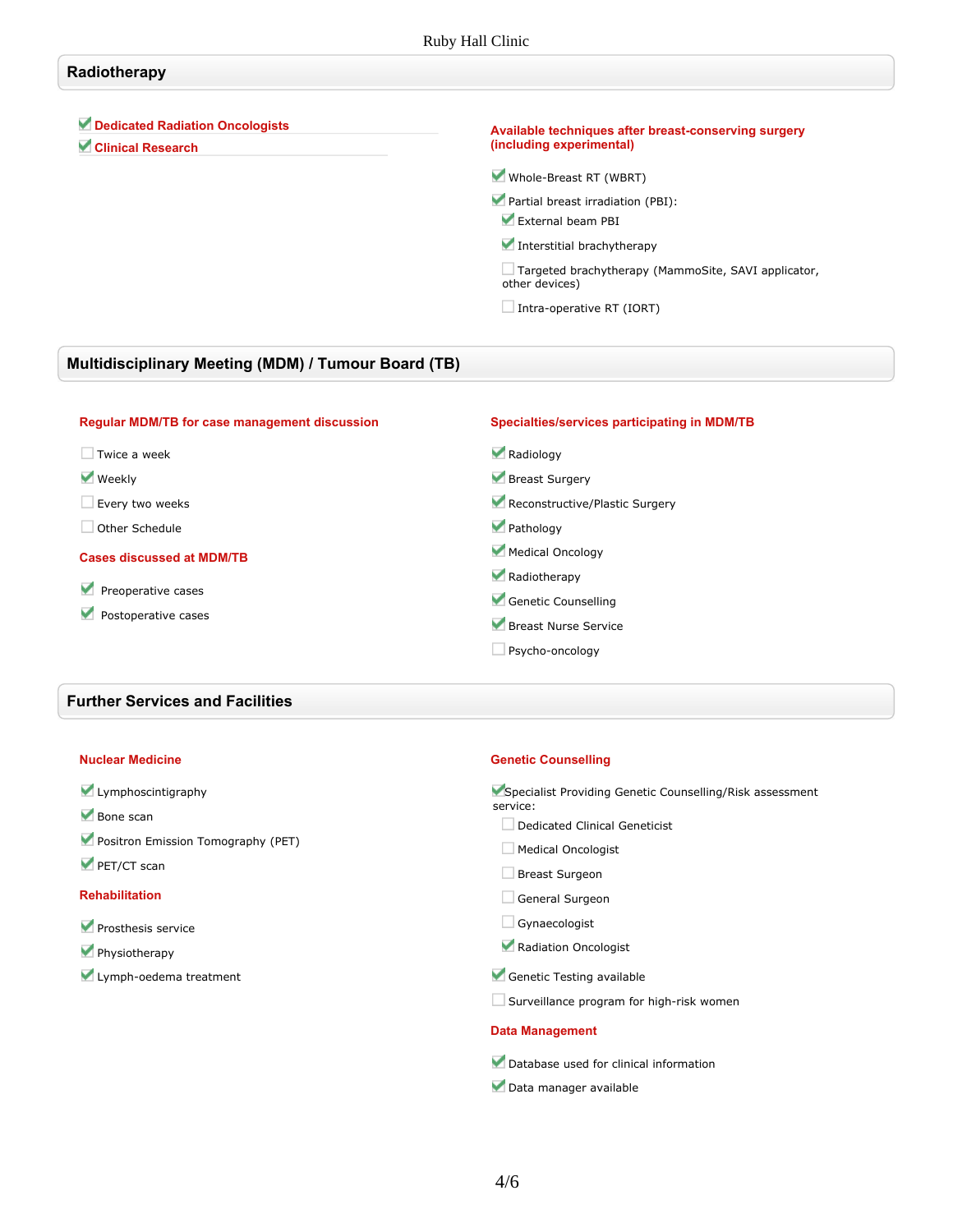### Ruby Hall Clinic

| <b>Contact details</b>        |                                                        |                             |               |
|-------------------------------|--------------------------------------------------------|-----------------------------|---------------|
| Radiology                     |                                                        |                             |               |
| Varsha Hardas, MD             | Head of Breast Imaging Dpt.                            | varshahardas@gmail.com      | +919822326486 |
| <b>Breast Surgery</b>         |                                                        |                             |               |
| Anupama Mane, MS              | <b>Consultant Breast Surgeon</b>                       | anupama.mane@gmail.com      | +919850997536 |
| Shilpy Dolas, MS              | <b>Breast Surgeon</b>                                  | drshilpydolas@gmail.com     | +918605105057 |
| <b>Reconstructive Surgery</b> |                                                        |                             |               |
| Vishwanath Jigjinni, MS       | <b>Plastic And Reconstructive</b><br>Surgeon           | plasticsurgeon1@hotmail.com | +919822951615 |
| <b>Pathology</b>              |                                                        |                             |               |
| Taher Chharchhodawala, MD     | <b>Consultant Pathologist</b>                          | dok.taher@gmail.com         | +919978481525 |
| <b>Medical Oncology</b>       |                                                        |                             |               |
| Minish Jain, MD               | <b>Consultant Medical Oncologist</b>                   | minishjain009@gmail.com     | +919823133390 |
| Radiotherapy                  |                                                        |                             |               |
| Mansi Munshi, MD              | Consultant Radiation Oncologist mansi.munshi@gmail.com |                             | +919860425052 |